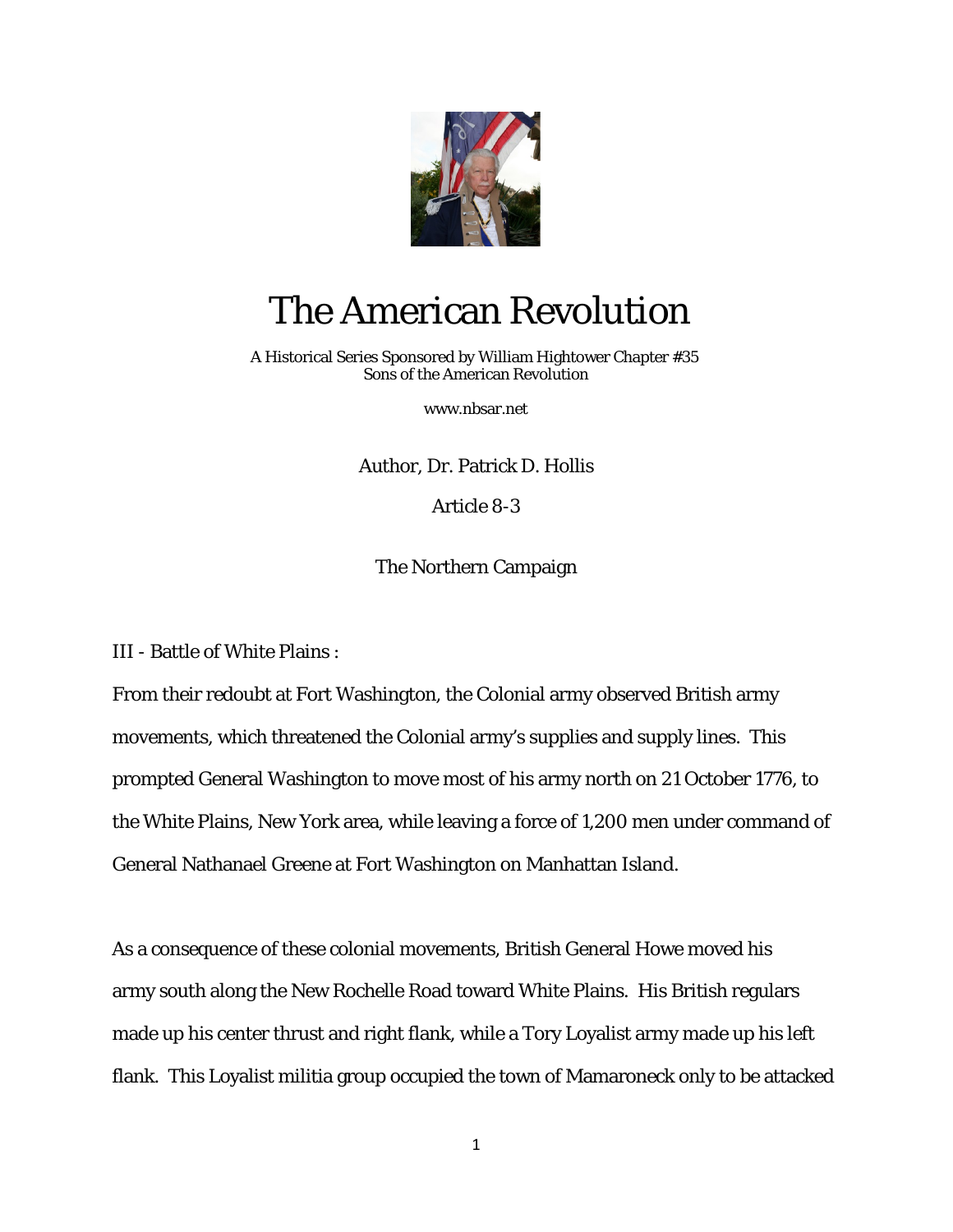by the Patriots and routed with loss of men and materials by the Loyalist. This prompted General Howe to move some of his right flank regulars into Mamaroneck to check the Patriot advance. On 23 October 1776, General Howe received an additional 8,000 Hessian troops under command of General Wilhelm von Knyphausen, who landed at New Rochelle.



Positions of British General Howe's Army and

General Washington's Colonial Army on

28 October 1776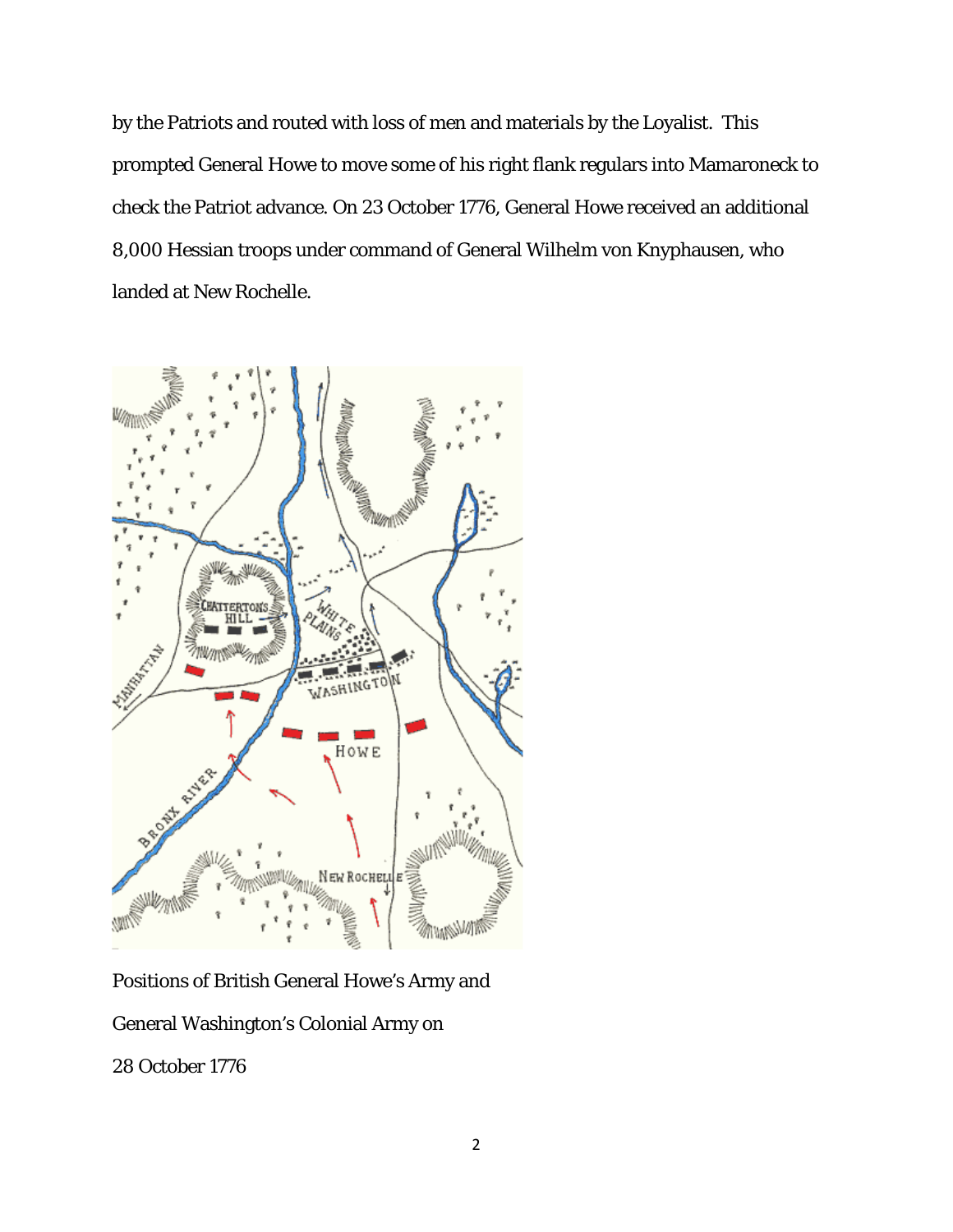The Patriot forces coming down from their bunkers on Chatterton Hill, crossed the Bronx River and took up positions behind a stone wall where they began an attack against the Hessian army now making up Howe's left flank. This exchange of fire was favored the Patriots, so much so that General Howe ordered General Clinton to move his men from the British center and attack the Patriots in support of the Hessians. This action caused the Patriots to retreat back across the Bronx River and join their countrymen on Chatterton Hill. Twice the Hessians unsuccessfully charged the hill and twice the Patriot militia held its position on the hill.

The Hessian artillery scattered the Patriot militia from the hill, but a reinforcing regiment bolstered their courage and a new line of defense was hastily erected with the Patriot militias on the Patriot extreme right and the Continental Army taking up the center and Patriot left flank on other hills. The Hessians under Colonel Rall charged the Patriot right flank and center, while British Alexander Leslie attacked the Patriot left. General Leslie's attack met stiff resistance from the Continentals and stalled, but Colonel Rall's attack on the American far right flank scored absolute success with a complete route of the militia and collapse of the American right flank. This left the American center and left flank of Colonial army completely exposed to attack by the advancing British and Hessian forces.

This British success caused the whole American line to begin an orderly retreat with a Delaware Colonial Army regiment firmly anchored on the extreme American left flank holding its ground, and providing covering fire for the retreating main American army. The American army made an orderly escape by retreating north.

<sup>3</sup>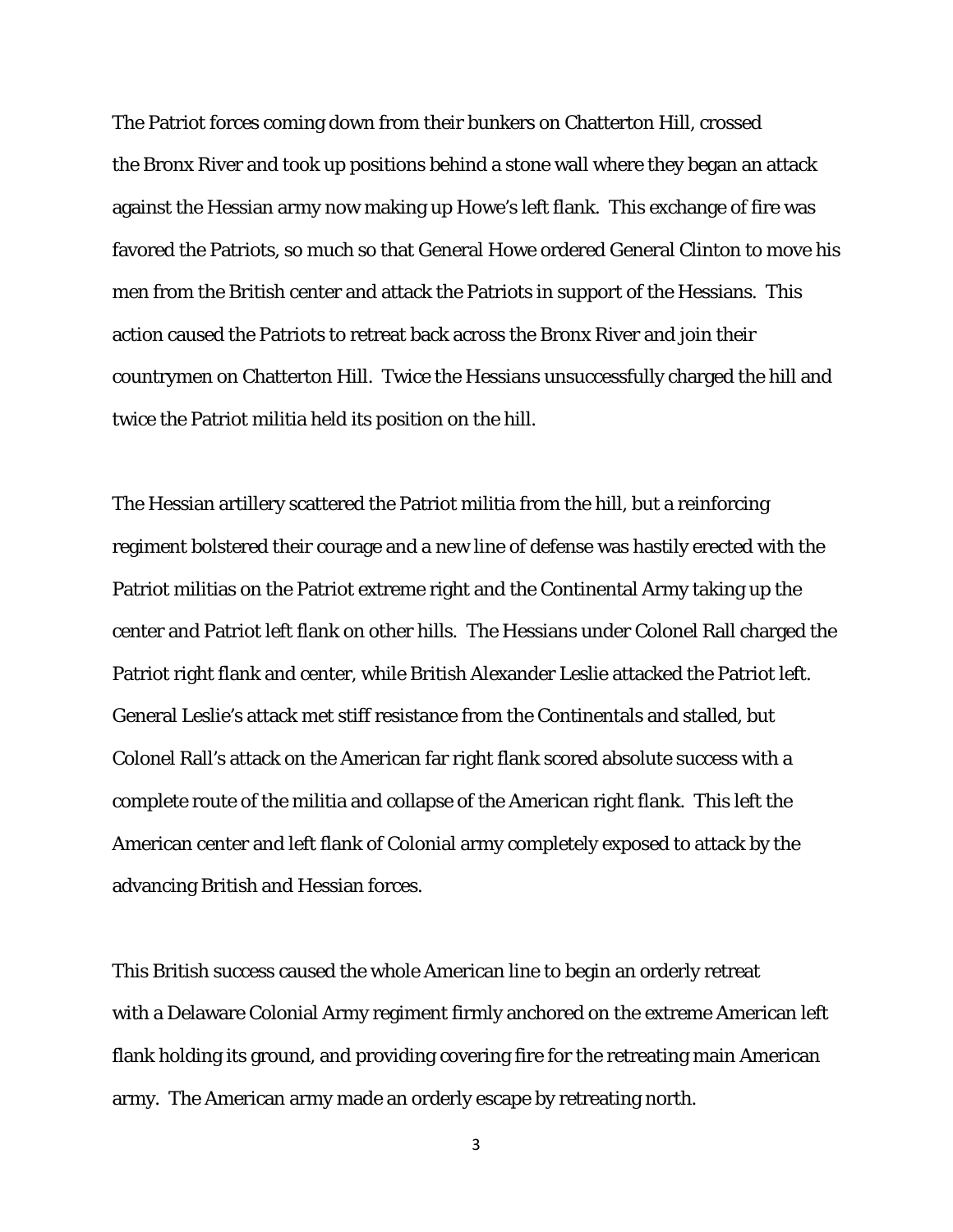The fighting had been intense and casualties mounted on both sides. General Howe's casualties numbered 214 for the British and 99 for the Hessians. More accurate assessments figure a total British loss of 267 British and Hessians killed. American loses ranged between 150 to 500 men killed, wounded or captured. The two armies remained in their positions for two days, while General Howe received reinforcement from General Percy and on 30 October 1776, Howe planned to renew his attack on Washington, but once again the weather was on the American side, and the attack was called off because of drenching rains. The next day 31 October 1776, General Howe awoke to find that during the night General Washington had withdrawn his army and established a new camp near New Castle. On 5 November 1776, General Howe turned his army south to finish evicting the Continental Army from Manhattan, and to take Fort Washington.

Between 5 November 1776 and 16 November 1776, Lieutenant General William Howe positioned his British and Hessian army further south in order to attack Fort Washington, capture its Colonial army defenders, and drive the Patriots off Manhattan Island. After the engagement at White Plains, General Washington and his Colonial army were retreating north, and making preparations for a further retreat across the Hudson River into the New Jersey colony.

Washington issued a discretionary order to General Nathanael Greene at Fort Washington, stating that General Greene had permission to abandon the fort, and withdraw the garrison of approximately 3,000 troops. Colonel Robert Magaw who was the principle commander for the fort refused to abandon his post.

4